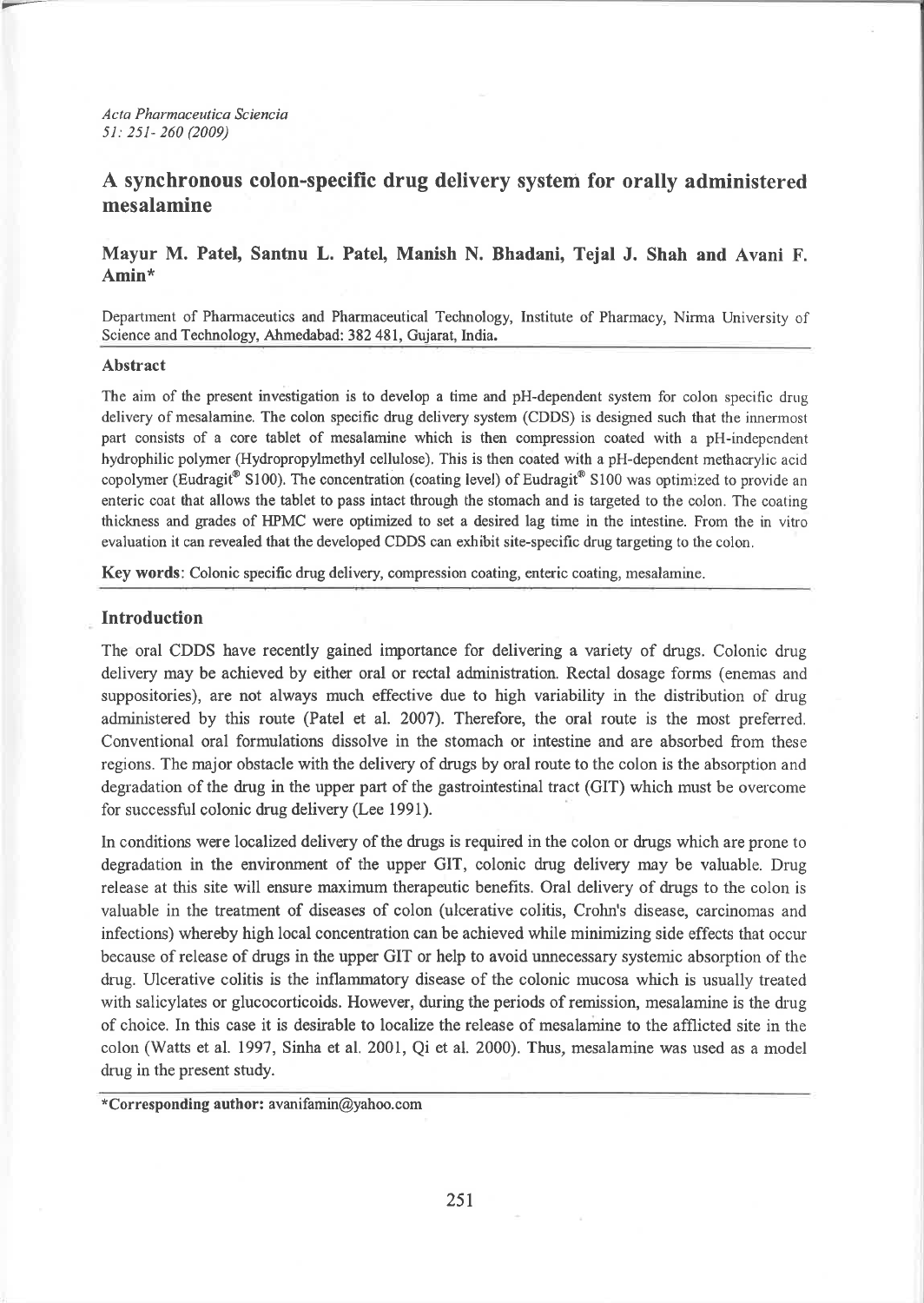As mentioned previously CDDS need to protect the drug during transit through the stomach and small intestine before allowing rapid release on entry into the colon. Various approaches have been used for oral delivery of drugs to the colon, which include time dependent delivery, pH dependent delivery, and delivery systems that use bacteria that colonize in the colon or produce enzymes to affect the drug release (Ahrabi et al. 2000, Macleod et al. 1999, Lorenzo-Lamoza et al. 1998, Rodrigues et al. 1998).

Despite widespread use of pH dependent systems for colon targeted delivery of drugs, there has always been a controversy about their usefulness for the intended purpose, mainly because of high pH variability of the gastrointestinal tract among individuals and lack of proper coating materials that worıld dissolve at the desired pH of the colon. Although methacrylic acid copolymers such as Eudragit<sup>®</sup> L100 and Eudragit<sup>®</sup> S100 have commonly been used as pH dependent polymers for coating solid dosage forms (because of their solubility at pH 6.0 or higher and 7.0 or higher respectively), none of them is suitable for use alone for coating of dosage forms that would start releasing the drug specifically at pH 6.4 which is generally considered as the suitable pH for colon targeted drug delivery (Kun et al. 2005, Khan et al. 1999, Khan et al. 2000). A major drawback of Eudragit® coated pH dependent formulation is premature release of drug in the small intestine (Nugent et al. 2001).

Time-controlled delivery has been achieved by applying coats onto drug cores which are capable of delaying the release through different mechanisms (Narisawa et al. 1994, Bussemer et al. 2001, Pozi et al. 1994, Krogel et al. 1999, Ueda et al. 1994) or alternatively designing of dosage forms based on capsule shape (MacNeil et al. 1990) or osmotic type of devices (Gupta etal.1996). Time controlled release systems have been used for colonic delivery, but lack the site specificity due to variation in the gastric emptying time.

These problems could be overcome by using a combination of enteric and controlled release properties of polymers. Thus, a formulation needs to be developed that offers protection to the drug until it reaches to the small intestine (pH 7.0 or higher) using an enteric type of polymer, while also avoiding the complete drug release in the ileum using a polymer with controlled release properties.

The objective of this study is to develop formulations using a combination of time and pH dependent system for delivering mesalamine to the colon and to demonstrate its site specificity in the colon.

The CDDS consists of three parts (Figure 1). The innermost part consists of the core tablet of mesalamine. The core tablet is then compression coated with a pH independent hydrophilic polymer like hydroxypropylmethyl cellulose (HPMC) which would serve as a time dependent factor. Finally it is enteric coated with a pH dependent methacrylic acid copolymer (Eudragit®). In this system the enteric film layer was designed to minimize the influence of the stomach emptying time on drug release and to gııarantee that the tablet could enter the small intestine intact. The compression coating layer was adopted to delay the drug release for about 2 to 3 hours and to allow the tablet to pass intact through the small intestine to the colon.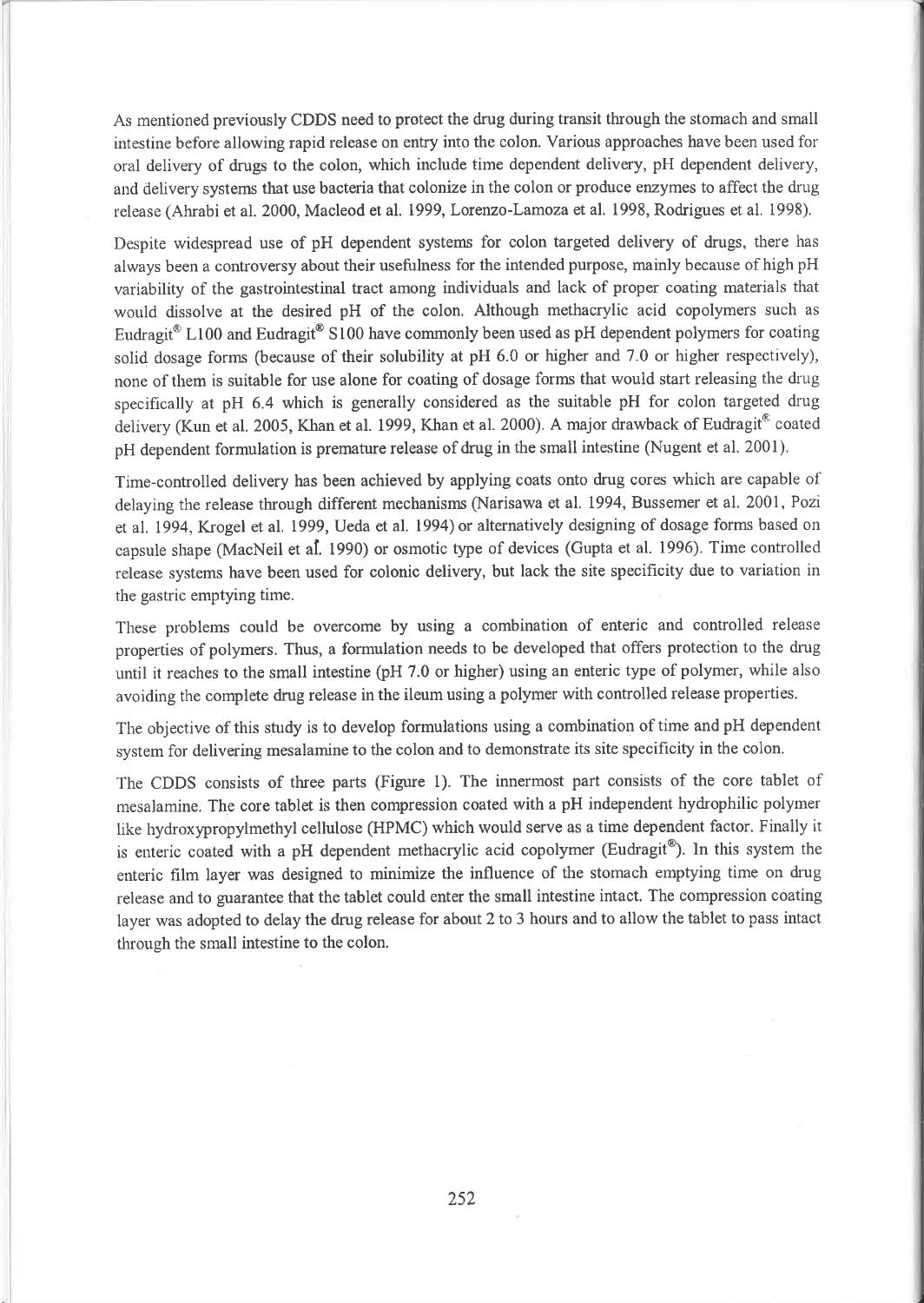

Figure 1. Time and pH dependent colon targeted drug delivery system.

## Materials and Methods

#### Materials

The compounds obtained as a gift samples: Mesalamine from Sun Pharmaceutical Industries, India. Eudragit<sup>at</sup> 5100 fronı Degussa, Rohm Pharma, India. Sodium starch glycolate from Torrent Pharmaceuticals Pvt. Ltd., India. Polyvinyl pyrollidone K 30 (PVP) from S. D. Fine Chemicals Ltd., India. HPMC E3, E5, E15 and K4M from Colorcon Asia Pvt. Ltd, India. All the other chemicals and solvents used were of laboratory reagent grade.

#### Methods

#### Preparation of mesalamine core tablets

Weighed quantity of mesalamine, 60# dicalcium phosphate dihydrate and sodium starch glycolate (5  $\%w/w$ ) were mixed and granulated using a binder polyvinyl pyrollidone (5 %w/w) in isopropyl alcohol. The mass was passed through 22# sieve and the granules were dried in a tray drier (Labline, Sun Instruments Pvt. Ltd., Ahmedabad, India) for  $10 - 15$  min at  $60^{\circ}$ C. Perfectly dried granules were passed through 22# and were mixed uniformly with 2  $\%$ w/w of talc and 1  $\%$ w/w magnesium stearate. Granules (300 mg) were compressed on a rotary tablet machine (Rimek, Karnavati Engineering Pvt. Ltd., Ahmedabad, India) using 11 mm concave punches. Tablet cores of mesalamine were characterized for weight variation, hardness, friability and disintegration time.

#### Preparation of mesalamine colon targeted tablets

Core tablets of mesalamine were press coated for the inner coating layer using different grades of HPMC (K4M, E3, E5, and El5). One half quantity of the polymer required per tablet was filled into the die cavity of a rotary tablet machine having a 13 mm concave punch. The core tablet was then placed in the centre of the die cavity on the polyıer mixture bed. The remaining half quantity of the polymer mixfurç was again filled in the die cavity, on the core tablet. The tablet was then compressed and the press coated tablets were evaluated and used for further coating.

The outer coating layer was applied on the press-coated tablets using dip coating method. An organic polymer solution consisting of 5 %w/v Eudragit® S100 in acetone was used for the coating. Castor oil was incorporated in the coating solution as a plasticizer (20 %w/w based on the polymer). An opacifier, titanium dioxide (0.05 %w/w) and an antiadherent, talc (5 %w/w) to prevent adhering of tablets during the coating process were also added to the coating solution.

#### In vitro dissolution studies

In vitro dissolution studies were performed for the mesalamine tablets using USP dissolution apparatus Il (paddle method, Electrolab, Tablet Dissolution Tester, TDT - 06 T, Mumbai, India) at 100 rpm,  $37^{\circ}$ C + 0.5°C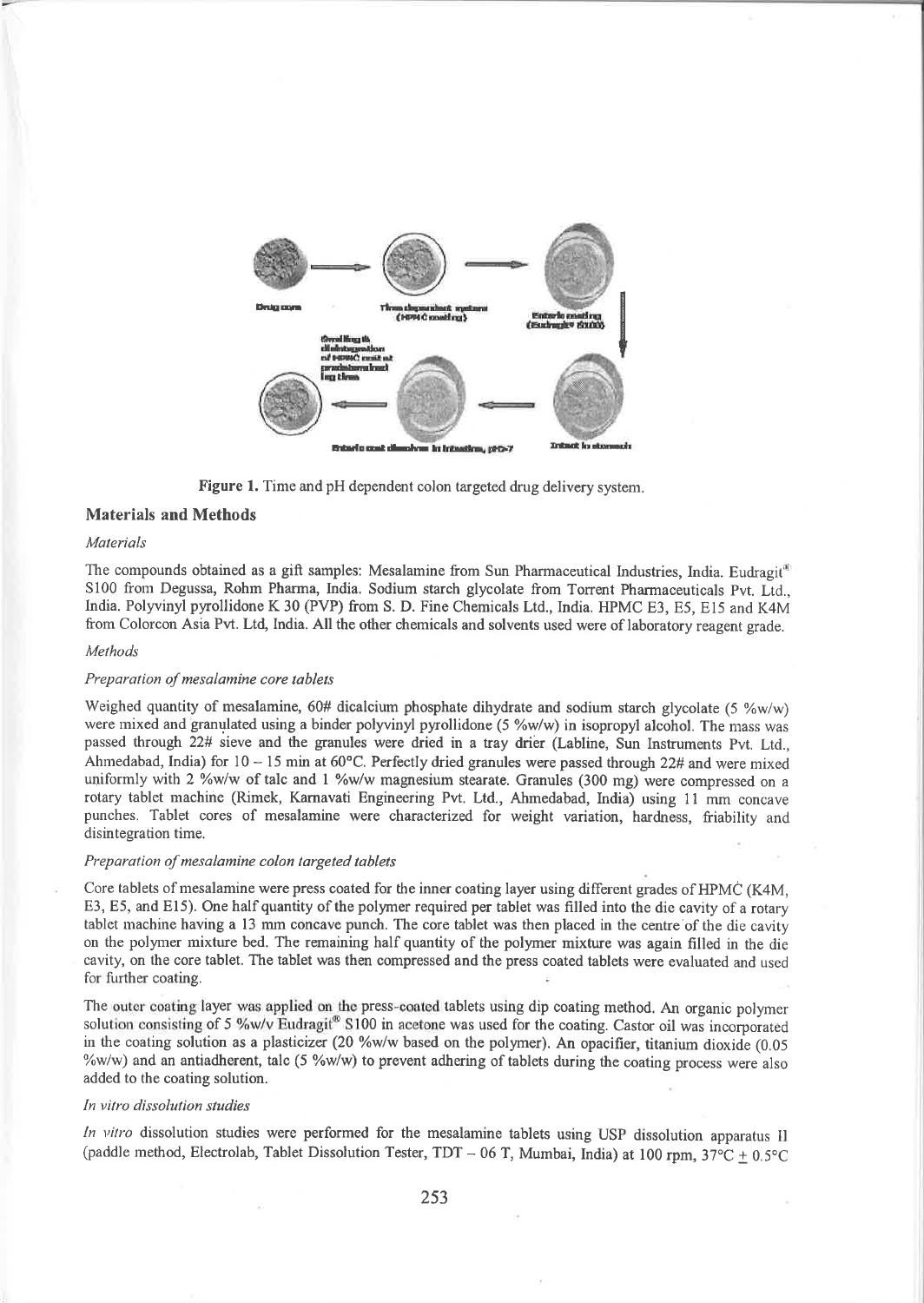and 900 ml dissolution medium. In order to simulate the pH changes along the GIT, four dissolution media with pH 1.2, 6.0, 7.2 and 6.4 (colonic pH) were sequentially used, referred to as the sequential pH change method (Table 1). When performing the in vitro release experiments, pH 1.2 medium was first used for 2 h which was then replaced with fresh pH 6.0 dissolution medium and kept for 1 h. This medium was again replaced by pH 7.2 dissolution medium. After 2 h, pH 7.2 dissolution medium was removed and finally pH 6.4 dissolution medium was added. Samples were withdrawn at regular time intervals. The sample solutions were filtered using Whatman filter paper (45µ). Samples were estimated using UV/VIS spectrophotometer (Elico SL-164 - Double beanı UV/VIS Spectrophotometer) at 303 nm and 330 nm for mesalamine estimation in simulated gastric flııid (pH 1.2) and for other phosphate buffer media, respectively. The cumulative percentage release for mesalamine was calculated over the sampling times using Beer Lambert's curve generated in the respective medium. Studies were performed in triplicate and the mean cumulative percentage of drug calculated  $(+ SD)$  and plotted against time.

| PH      | $\lambda_{\text{MAX}}$ (NM) | Time (H) | <b>Simulated GIT Region</b><br>Stomach |  |
|---------|-----------------------------|----------|----------------------------------------|--|
| l .∠    | 303                         |          |                                        |  |
| 6.0     | 330                         |          | Duodenum                               |  |
| $\cdot$ | 330                         |          | Terminal ileum                         |  |
| 6.4     | 330                         |          | Colon                                  |  |

Table 1. Dissolution conditions and  $\lambda_{\text{max}}$  of mesalamine coated tablets.

## Results and Discussion

 $\sim$ 

As discrıssed earlier core tablets of mesalamine were prepared by using dicalciiım phosphate dihydrate as a diluent, as lactose was reported to give maillard reaction with amine containing drugs. As the drug has poor flow property, the tablets were prepared by wet granulation method. Since the maiıı function of colon is absorption of water, the viscosity of colonic contents increases appreciably as one move down from the colon; this may impede the drug release from the dosage as time progresses. Thus, sodium starch glycolate was added as a superdisintegrate to facilitate disintegration,

## Enteric coating of mesalamine tablets

Currently Eudragit® S100 seems to be the most favorable coating polymer in terms of achieving a delayed delivery of mesalamine in the more distal parts of the small intestine. Taking this into consideration the core tablets of mesalamine were enteric coated with Eudragit<sup>®</sup> S100 to obtain tablets with a coating level of 5, 6, 7, 8 and 9  $\%$ w/w (Batch S1 to S5)

Figure 2 shows the dissolution profile of batches S1 to S5 which reveals that a minimum of 5 % w/w coating level of Eudragit® S100 was required to impart an enteric effect. Further more, it was observed that the dissolution rate was inversely proportional to the thickness of the coat applied. At a coat concentration of 5%, the percent drug release in the first 4.5 h of dissolution at pH 7.2 was 66.6  $\pm$  3.23%. Increasing the coat thickness to 6%, 7%, 8% and 9% reduced the drug release to 41.67  $\pm$ 3.20%, 36.74  $\pm$  2.13%, 18.47  $\pm$  3.76% and 6.47  $\pm$  2.30% respectively. All the coated tablets showed a nearly complete drug release within 6 to 7 h i.e. in the next 3 h. A significant difference was observed in the percentage of drug released for different coating concentrations, from 3 h to 7 h during dissolution study. These results are in general agreement with the results of Sinha et al. (2003), who demonstrated that an increase in the coat thickness of Eudragit® S100 shows a decrease in the dissolution rate of the drug indomethacin. This could be attributed to the fact that increasing the coat coırcentration made the coat more impermeable due to which drug release was retarded. Slowly as the coatings solubilized at higher pH, drug dissolution was facilitated.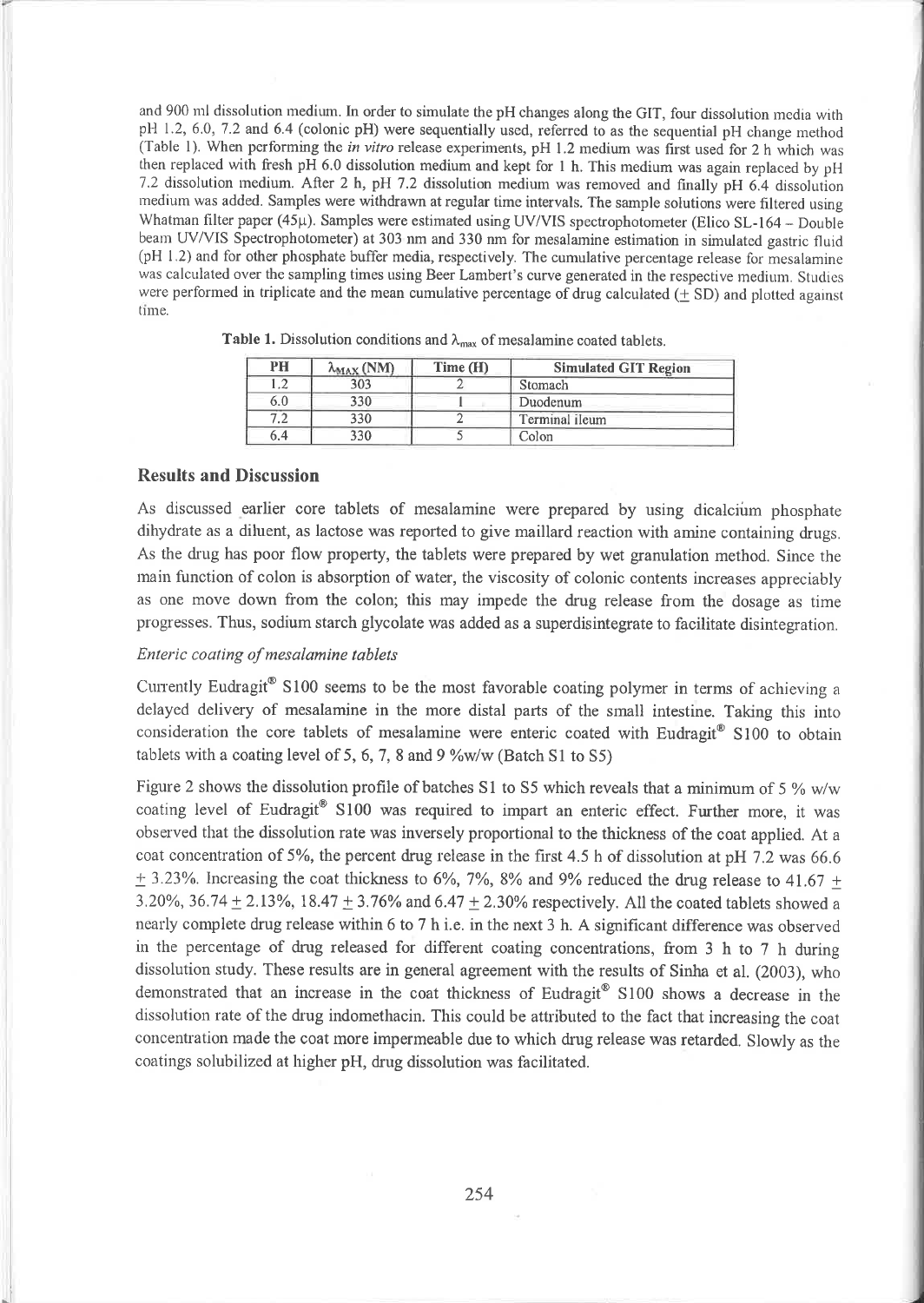

Figure 2. Comparison of dissolution profile of batches S1 to S5 (data shown as mean + standard deviation,  $n=3$ ).

Figure 3 shows lag time profile of batches S1 to S5 which reveals that increasing the coating level of Eudragit<sup>®</sup> S100 increases the lag time for drug release. At a coat concentration of 5 %, a lag time of 3 h was obtained. Increasing the coat thickness to 6 % and 7 % a lag time of 3.5 h and to 8 % and 9 % a lag time to 4 h was obtained, however this lag time would not be sufficient for the tablet to reach intact to the colon. Thus, an additional coat of HPMC was needed to be applied on the core tablets to further delay the drug release. The coating was done by compression coating method to prevent the premature release of drug in the terminal ileum. Since the batches S3, S4 and S5, could prevent the drug release for about 4 h; these batches seems to be more promising and were used for compression coating.





#### Compression coating of mesalamine tablets (Delayed Release System)

As discussed above tablet cores containing mesalamine were compression coated with HPMC K4M, E3, E5, and E15. The compression coating layer was adopted to delay the drug release for about 2 to 3 h and to allow the tablet to pass intact through the small intestine to the ileo-cecal junction or proximal colon. Tablets coated with HPMC K4M did not release the drug for about 8 to 10 h and hence this grade of HPMC was not used for further studies.

Tablets of mesalamine were compression coated with HPMC E3 to obtain batches with % weight gain of 33.33, 50.00, 66.66 and 83.33 (Batches H1 to H4). In vitro evaluation of compression coated tablets was carried out at pH 7.2, since it is this pH at which the HPMC coat gets exposed after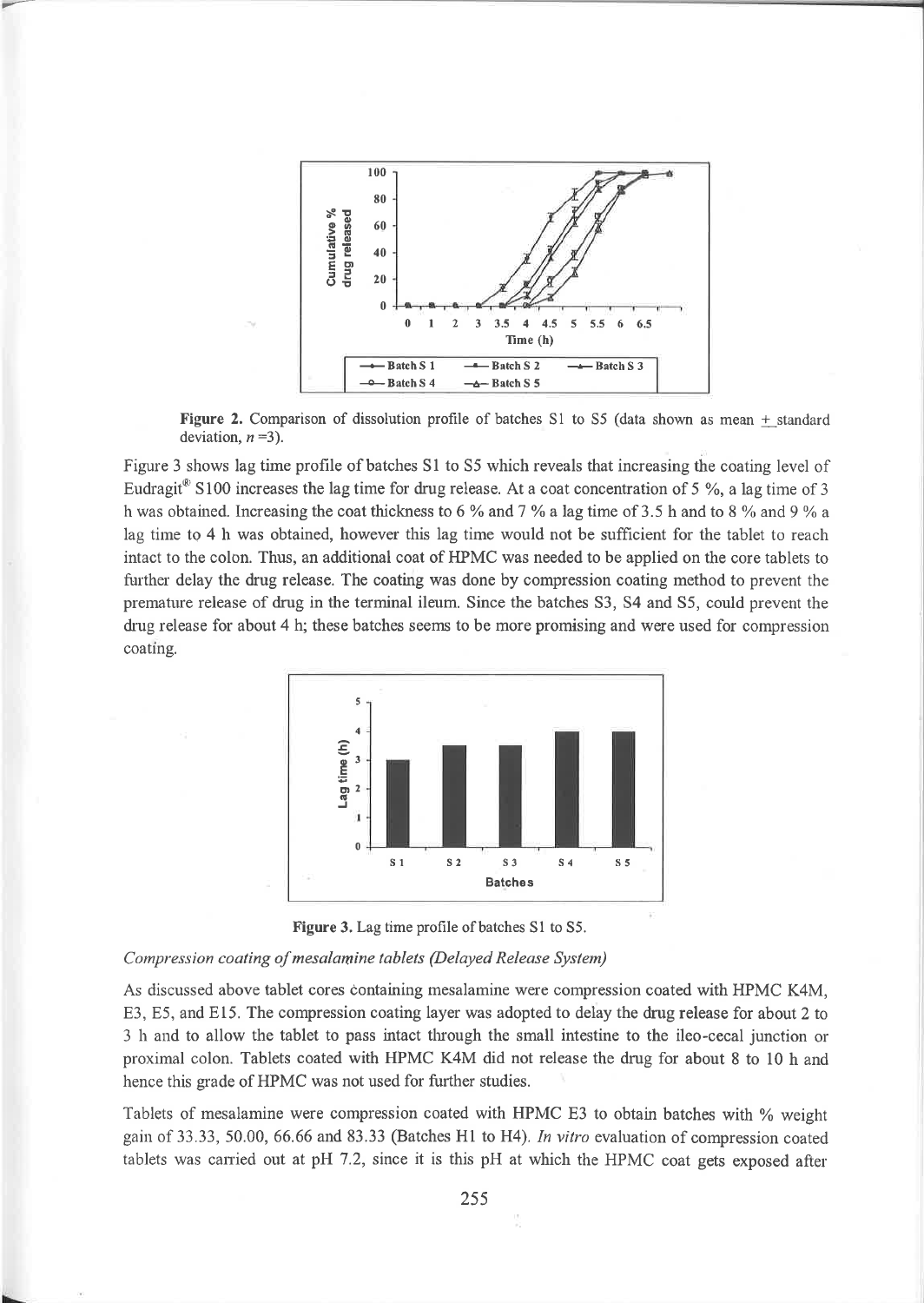solubilization of the enteric coat in the upper part of GIT. The dissolution profile of batches H1 to H4 revealed that this grade of HPMC was not found suitable as it could prevent the drug release for only about 0.5 h (Figure 4). The low viscosity grade of HPMC E3 was not sufficient to retard the release. Thus, a higher viscosity grade HPMC E5 was used in further trials (Batches H5 to H8, with % weight gain of 33.33, 50.00, 66.66 and 83.33 respectively).



Figure 4. Comparison of dissolution profile of batches H1 to H4 (data shown as mean  $\pm$  standard deviation,  $n = 3$ ).

The dissolution profile of batches H5 to H8 revealed that even at higher concentrations of HPMC E5. the drug release was retarded for only 1 h (Figure 5), but this would not be sufficient to retard drug release for 2 to 3 h. Thus, further studies were conducted using yet a higher viscosity grade of HPMC; HPMC E15 (Batches H9 to H12, with % weight gain of 33.33, 50.00, 66.66 and 83.33 respectively).



Figure 5. Comparison of dissolution profile of batches H5 to H8 (data shown as mean  $\pm$  standard deviation,  $n = 3$ ).

The dissolution profile of batches H9 to H12 revealed that as the thickness of the compression coat increases, the release of the drug decreases (Figure 6). It was observed that at % weight gain of 66.66 to 83.33 %w/w of core tablets with HPMC E15 (batches H11 to H12) could prevent the drug release for 2 to 3 h. Batches H9 and H10 showed a premature drug release. The coating thickness demonstrated an inversely proportional effect on the drug release i.e. as the coat thickness increases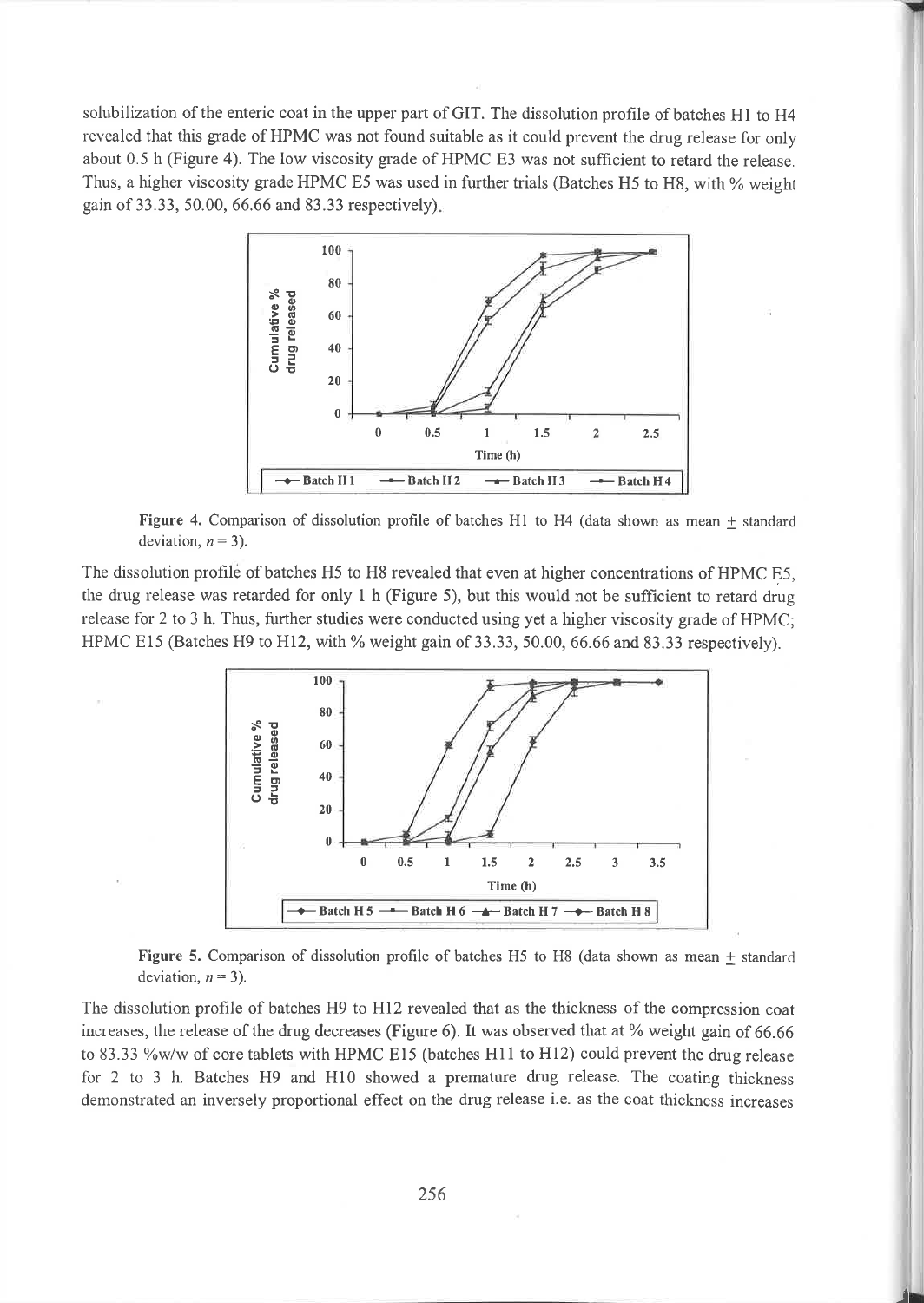the drug release decreases and lag time of 2 to 3 h could be obtained with batches H11 and H12. Thus, batches H11 and H12 could be considered as promising batches and were used for applying enteric coat. The grade of HPMC E15 was found to be sufficient to give the desired lag time.



Figure 6. Comparison of dissolution profile of batches H9 to H12 (data shown as mean  $\pm$  standard deviation,  $n = 3$ ).

The dissolution profile of batches H1 to H12 revealed that the viscosity grade of HPMC and the coat level had a significant effect on the lag time and drug release rate. The lag time of drug release was delayed with the increase of the viscosity grade of HPMC and the release rate was decreased. For the system presented, it was designed to release the drug at the scheduled time and then release most of the drug within a short time period in the colon. A higher viscosity grade of HPMC was not suitable for this purpose.

Formulations containing combination of time and pH dependent systems for colon targeted mesalamine tablets

The core tablets of mesalamine were compression coated with HPMC E15 (66.66 to 83.33  $\%$ w/w). These were further coated with Eudragit<sup>®</sup> S100 (7, 8 and 9 %w/w) polymer so as to prevent the drug release in stomach and small intestine. Table 2 shows specifications for combination of time and pH dependent system.

| <b>BATCH</b>                                          | MS1             | MS2              | MS3              | MS4             | MS5             | MS <sub>6</sub>     |
|-------------------------------------------------------|-----------------|------------------|------------------|-----------------|-----------------|---------------------|
| Compression coating<br>level (%w/w)                   | 66.66           | 66.66            | 66.66            | 83.33           | 83.33           | 83.33               |
| Eudragit <sup>®</sup> S100 coating<br>level $(\%w/w)$ |                 |                  |                  |                 |                 |                     |
| Lag time $(h)$                                        | 4.5             |                  |                  |                 | 5.5             |                     |
| Amount of drug release<br>$(%)$ in first 6 h          | $52.88 + 1.57%$ | $43.76 + 1.63\%$ | $34.77 + 2.11\%$ | $17.66 + 1.67%$ | $8.51 + 2.28\%$ | No drug<br>released |

Table 2. Specifications of time and pH dependent system.

The dissolution (Figure 7) as well as the lag time profiles of batches MS1 to MS6 reveals that the thickness of the coat applied had a significant effect on the drug release characteristics. Batch MS1 and MS4 with 7 %w/w coat level of Eudragit® S100 and 66.6 and 83.33 %w/w of HPMC coat level shows a lag time of 4.5 h and 5 h with  $52.88 \pm 1.57\%$  and 17.66  $\pm$  1.67% of drug release respectively in first 6 h. Batch MS2 and MS5 with 8 %w/w coat level of Eudragit  $\degree$  S100 and 66.6 and 83.33 %w/w of HPMC coat level shows a lag time of 5 h and 5.5 h with  $43.76 + 1.63\%$  and  $8.51 + 2.28\%$ of drug release respectively in first 6 h. Batch MS3 and MS6 with 9 %w/w coat level of Eudragit<sup>®</sup>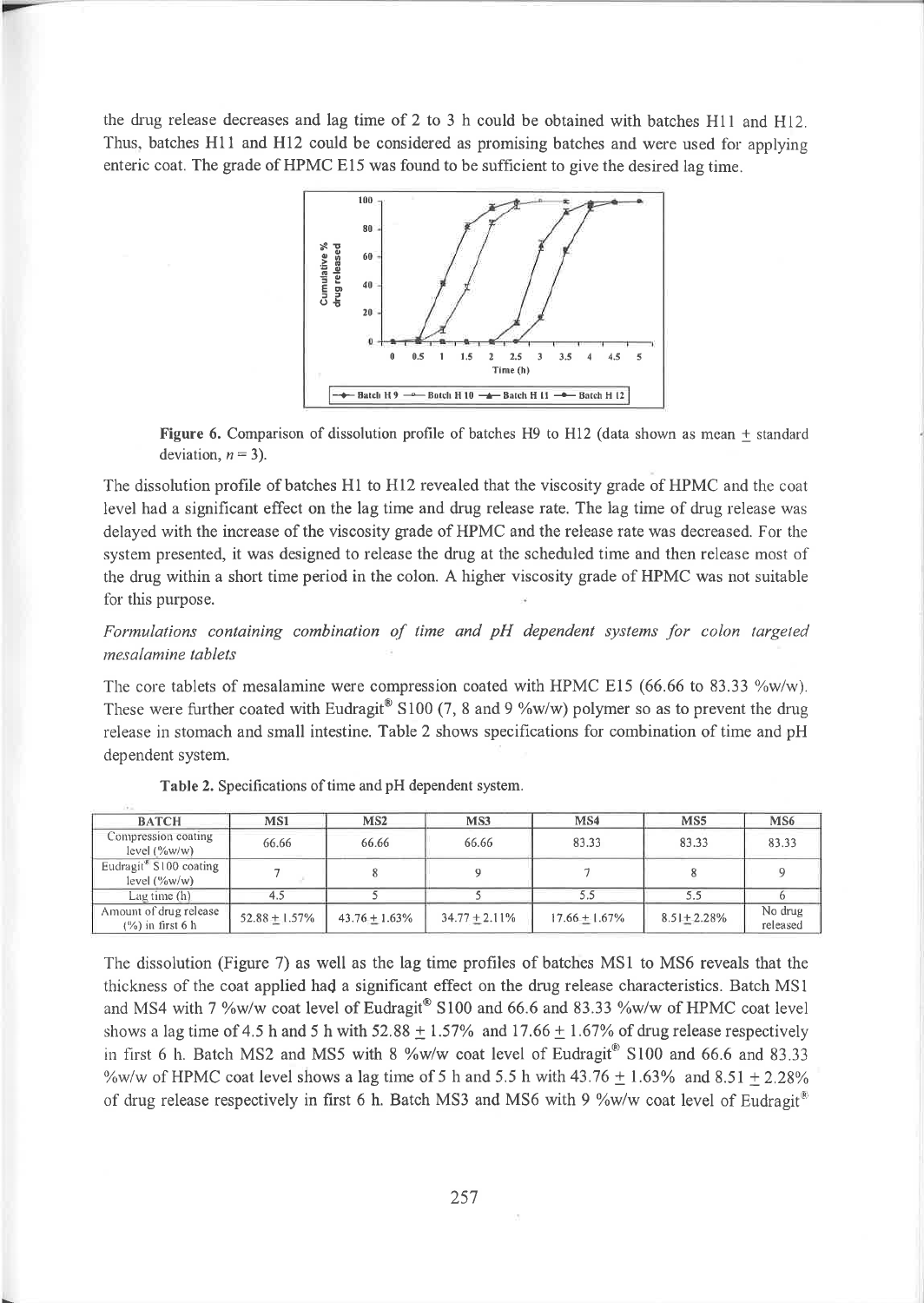S100 and 66.6 and 83.33 %w/w of HPMC coat level shows a lag time of 5 h and 6 h with 34.77 + 2.11% and no drug release respectively in first 6 h. Thus, from the above results we can conclude that, by keeping the coating level of Eudragit<sup>®</sup>  $S100$  constant and by increasing the coat level of HPMC, the lag time for drug release can be increased and the amount of drug release can be decreased. All the formulations could withstand the acidic pH and no drug release occrırred in simulated gastric fluid. After the dissolution of the enteric coat in simulated intestinal fluid, the HPMC starts to interact with the dissolution medium. Finally, the release of the active principle from the system is dependent on duration of the lag time as a function of the applied amount of the hydı'ophilic polymer.



Figure 7. Comparison of dissolution profile of batches MSI to MS6 (data shown as mean + standard deviation,  $n = 3$ ).

The in vitro evaluation revealed that, except batch MS1, all the other batches could fulfill the selection criteria for delivering mesalamine to the colon through oral targeted tablets. Batch MS6 was selected as the best batch as it could prevent the drug release for upto 6 h.

## Comparison with marketed product

The best batch of the CDDS (Batch MS6) was compared with that of the formulation available in the market, Asacol. The marketed product contains a core of mesalamine (400 mg) coated with a pHsensitive acrylic polymer called Eudragit® S, which delays release of mesalamine until the tablet reaches an environment of pH 7 or above . The marketed product, which typically dissolves in the terminal ileum or colon, is designed to deliver effective concentrations of mesalamine to the colon with low systemic absorption<sup>20</sup>. As discussed earlier the major drawback of using Eudragit<sup>®</sup> alone for coating using basis of a pH dependent formulation, is the premature release of drug in the small intestine (68.554  $\pm$  3.02% drug was released in the small intestine from the marketed product).

The dissolution profiles of the best batch MS6 was compared with the marketed product (Asacol) and  $f<sub>2</sub>$  value was determined (Figure 8). The  $f<sub>2</sub>$  value obtained by comparing the dissolution profile of batch MS6 with Asacol was found to be 11.34. The value of similarity factor,  $f_2$  was less than 50, thus it can concluded that there is a significant difference between the dissolution profiles of the marketed product and the formulated product.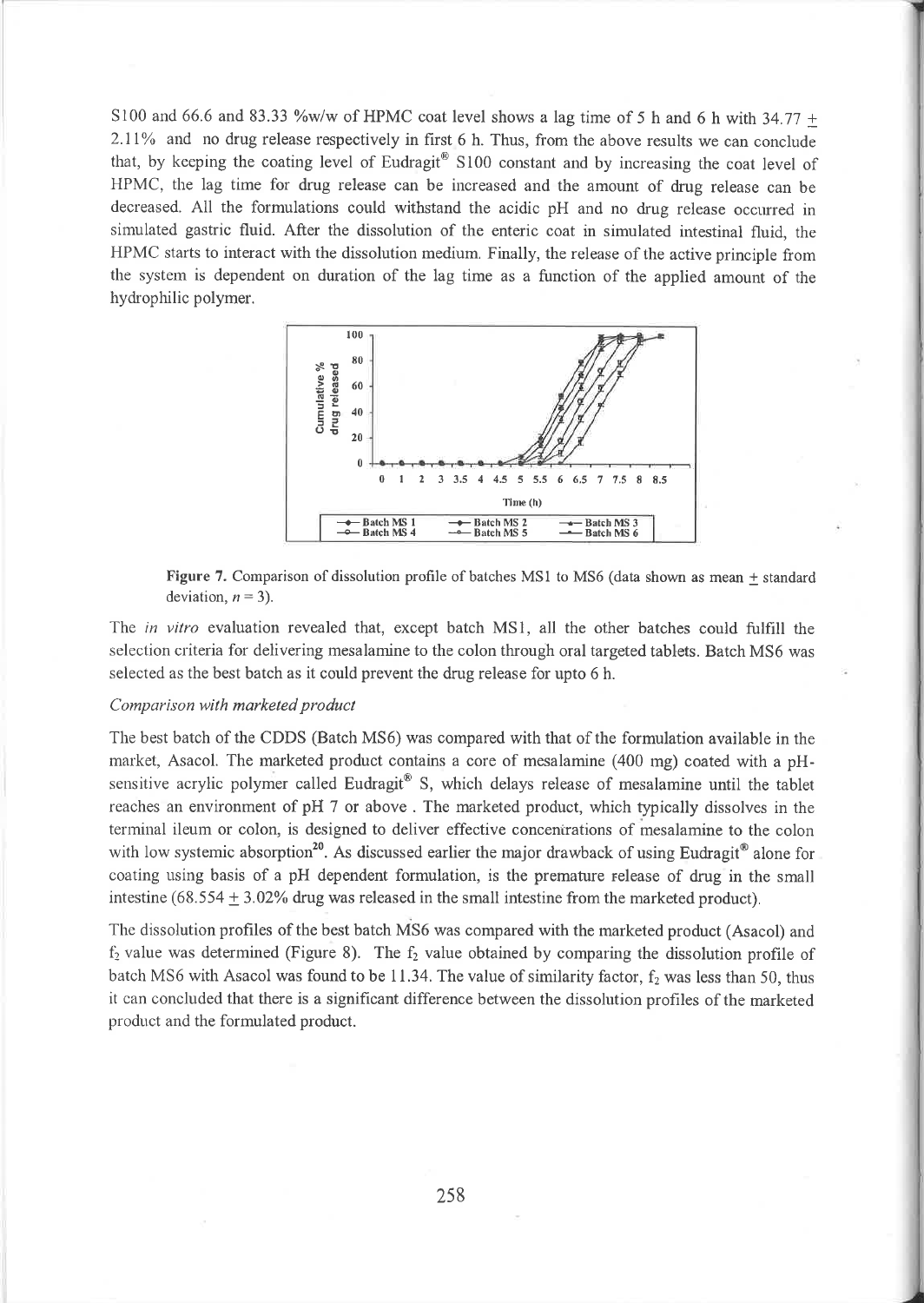

Figure 8. Comparison of dissolution profile of batch MS6 with marketed product (data shown as mean + standard deviation,  $n = 3$ ).

## Conclusion

A novel pH- and time-dependent delivery system was developed for delivering drugs after oral administration to the colon. The dosage form could carry the drug intact through the stomach and small intestine to the distal end of the small intestine and begin to release the drug in the colon. The in vitro studies revealed that the novel system could release the drug at a predetermined time, which was maiırly controlled by the coating layers of the system. Comparing the best batch with that of the marketed product showed a significant difference between the dissolution profiles  $(f<sub>2</sub>$  was less than 50). Thus, it can be concluded that the developed CDDS, can give more site specific release of mesalamine in the colon.

#### References

Ahrabi, S. F., Madsen, G., Dyrstad, K., Sande, S. A. and Graffner, C. (2000). Development of pectin matrix tablets for colonic delivery of model drug ropivacaine. Eur. J. Pharm. Sci. 10: 43-52.

Bussemer, T., Otto, I. and Bodmeier, R. (2001). Pulsatile drug delivery systems. Crit. Rev. Ther. Drug Carrier. Syst. l8:433-458.

Cazzaniga, A., Iamartino, P., Maffione, G. and Sangalli, M. E. (1994a). Oral delayed-release system for colonic specific delivery. Int. J. Pharm. 108: 77-83.

Gupta, S. K., Atkinson, L., Theeuwes, F., Wong, P., Gilbert, P. J. and Longstreth, J. (1996). Pharmacokinetics of veiapamil from an osmotic system with delayed onset. Eur. J. Pharm. Biopharm. 42: 74-81.

Khan, M. Z. I., Helena, P. S. T. and Nevenka, K. (2000). A pH-Dependent Colon-Targeted Oral Drug Delivery System Using Methacrylic Acid Copolymers. II. Manipulation of Drug Release Using Eudragit<sup>®</sup> L100 and Eudragit<sup>®</sup> S100 Combinations. Drug Dev. Ind. Pharm. 26: 549-554.

Klan, M. Z. I., Prebeg, Z. and Kurjakovic, N. (1999). A pH dependent colon targeted oral drug delivery.system using methacrylic acid copolymers: I. Manipulation of drug release using Eudragit® L100-55 and Eudragit® S100 combinations. J. Control. Release. 58: 215-222.

Kinget, R., Kalala, W., Vervoort, L. and Van den Mooter, G. (1998). Colonic drug targeting. J. Drug Target. 6: 129–149.

Krogel, I. and Bodmeier, R. (1999). Floating pulsatile drug delivery systems based on coated effervescent cores. Int. J. Pharm. 187: 175-184.

Kun, N. A. and You, H. B. (2005). pH sensitive polymers for drug delivery. In: Glen, S.K., ed. Polymer drug delivery systems. Taylor and Francis Group. FL; pp. 129-194.